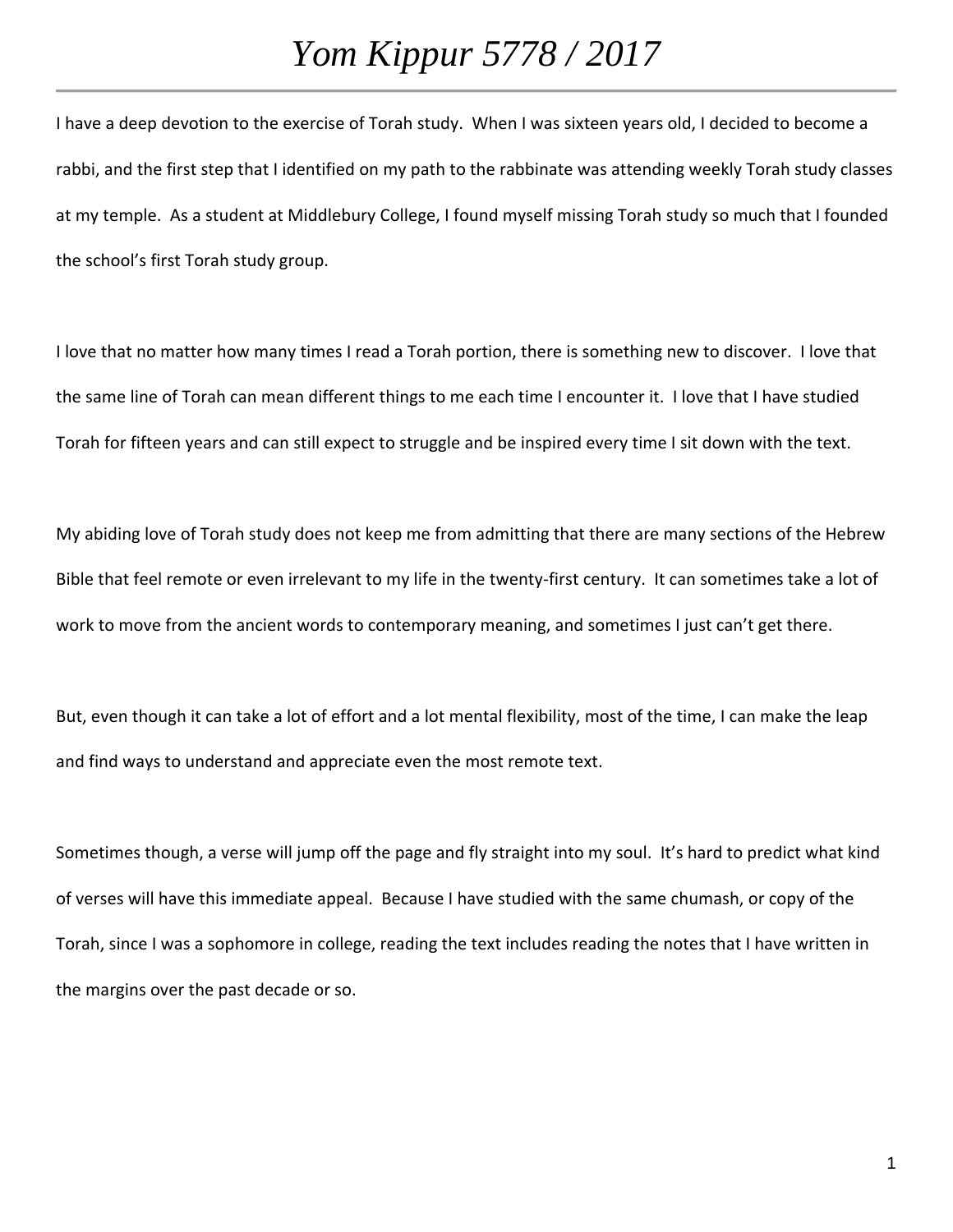Those notes show me that verses that faded into the background on previous readings now seem to shine and shimmer. And then there are those verses that I know will resonate with me no matter how many times I encounter them. Finding a verse like that is a special experience.

Today, I want to share with you one of those timeless, powerful verses. I encountered these words for the first time several months ago while I was preparing for our Torah study class.

This past year, our group decided that instead of reading the weekly parashah, or Torah portion, we would read the Haftarah portion assigned to each week. This switch meant that each Saturday morning, we spent time exploring the prophetic books of the Hebrew Bible rather than the five books of the Torah.

So- I was sitting in my office, with my Haftarah commentary open and my highlighter poised and ready to be used, and I started reading the Haftarah portion assigned to that week which happened to have been from the book of Jeremiah.

In the opening verses of the portion, Jeremiah addressed the Israelites on God's behalf- asking the people why they had had abandoned God. It was in this section of text that I found the verse that has since lodged itself into my mind and my heart.

Speaking to the people in God's voice, Jeremiah cried out:

"What wrong did your ancestors find in Me, that they moved away from Me, *and went after empty things and themselves became empty?"* (Jeremiah 2:5)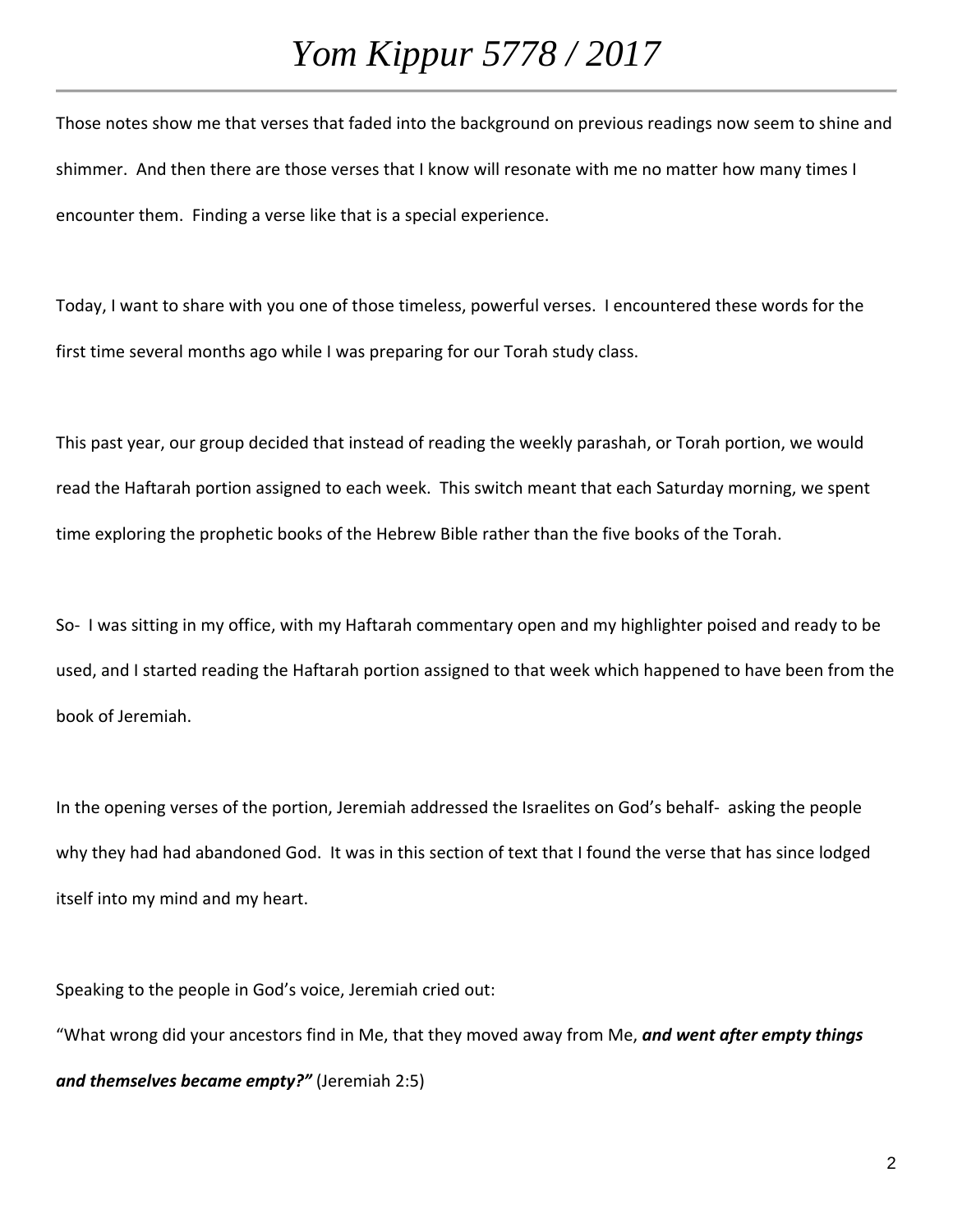It was simple and short, and I couldn't stop thinking about this idea that the people had gone after empty things and become empty themselves.

I looked up the Hebrew word "chevel" which I first saw translated as "empty" and learned that it can also be rendered as "deluded," "vain," and "worthless."

That means that depending on which translation you use, Jeremiah accused the Israelites of having followed empty, deluded, vain, and worthless things and, in so doing, having become empty, deluded, vain, and worthless themselves.

Later in the Haftarah portion, Jeremiah continued to speak from God's perspective as he railed against the Israelites' having abandoned God in favor of things that they thought were godlike.

He said to them: "For My people have done a twofold wrong: They have forsaken Me, the Fount of living waters, And hewed them out cisterns, broken cisterns, Which cannot even hold water." (Jeremiah 2:13)

I read these verses, highlighted them, and then sat back in my chair and just absorbed them. It's not as if I had never encountered the prophets' arguments against idolatry and the abandonment of God. But, for some reason, reading these compact but powerful verses knocked me off my game and forced me to stop working and to start thinking.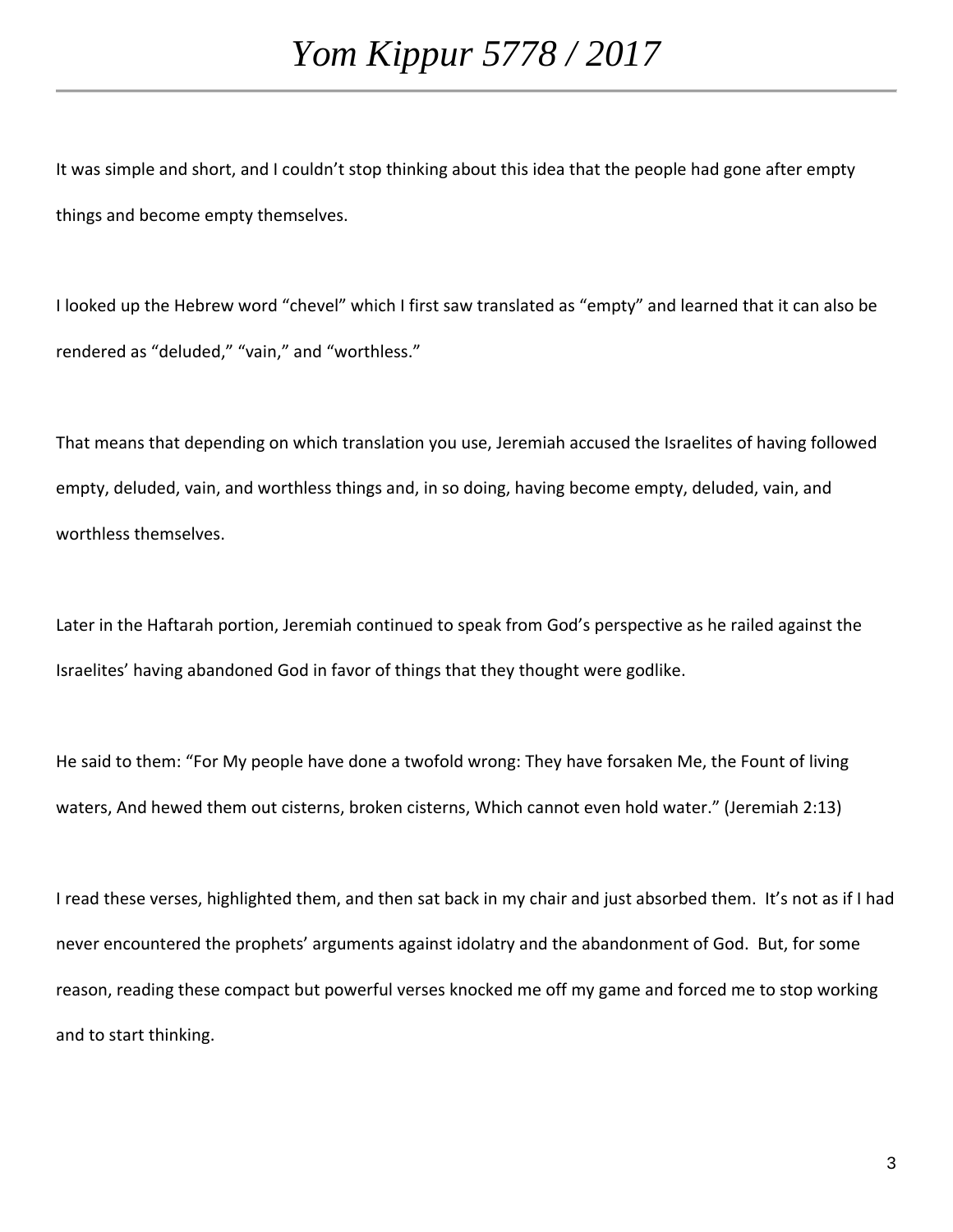Since that moment, several months ago, these words have been taking up space in my mind and in my heart. And so, today, I want to share what I have learned from the time that I have spent looking at the world through the lens of these verses.

The prohibition against idolatry is one of the most famous commandments in the Jewish Tradition. But, even though it is one that I have read and read about hundreds of times, it wasn't until I considered why Jeremiah's words resonated so powerfully for me, that I realized how relevant the commandment is to our contemporary community.

Now, I know that you're most likely thinking some version of the following, "Yes, everyone knows that idolatry is bad, but I'm not an idolater so I don't need to listen to any more of this." I understand that reaction, but I disagree with it strongly. I think that every one of us here today is guilty of idolatry.

In Exodus, idolatry is defined as the worship of sculpted images or of gods other than the God of Israel. But what we often forget is that worship does not happen only in synagogues or temples, and idolatry is not limited to kneeling in front of idols. What we often forget is that worship can be understood as the allocation of our most precious resources- namely our time and our attention.

Our tradition teaches us that idolatry is the worship of empty things. Therefore, when we give vain, deluded, and worthless things our time and energy, we are guilty of idolatry and are at risk of becoming empty ourselves.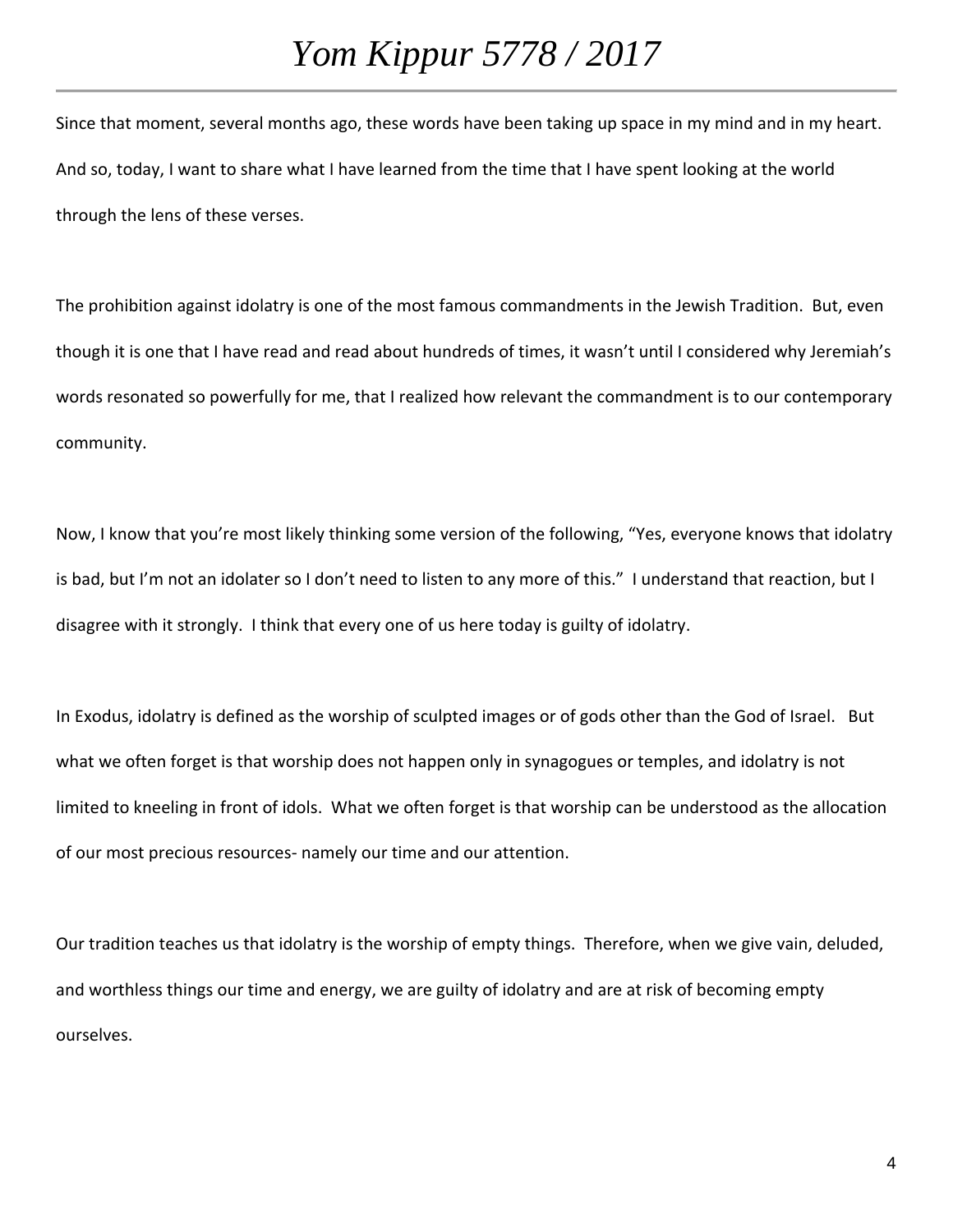In 1985, Neil Postman published his prophetic book, *Amusing Ourselves to Death: Public Discourse in the Age of Show Business*. In his opening chapter, Postman framed his argument by contrasting George Orwell and Aldous Huxley's visions of the future as they are presented in *1984* and *A Brave New World* respectively. Postman explained:

"[In 1984,] Orwell warns that we will be overcome by an externally imposed oppression. But in Huxley's vision, no Big Brother is required to deprive people of their autonomy, maturity, and history. As he saw it, people will come to love their oppression, to adore the technologies that undo their capacities to think.

...Orwell feared that the truth would be concealed from us. Huxley feared the truth would be drowned in a sea of irrelevance… In short, Orwell feared that what we hate will ruin us. Huxley feared that what we love will ruin us."

Postman was unabashedly direct when he wrote, "...a great … shift has taken place in America, with the result that the content of much of our public discourse has become dangerous nonsense."

In just over one hundred and fifty pages, Postman argued persuasively that the way television is structured and consumed in this country is making everyone less able and also less willing to engage meaningfully with anything. Worse still, in Postman's mind, is that we are unaware of this ongoing emptying-out of our capabilities.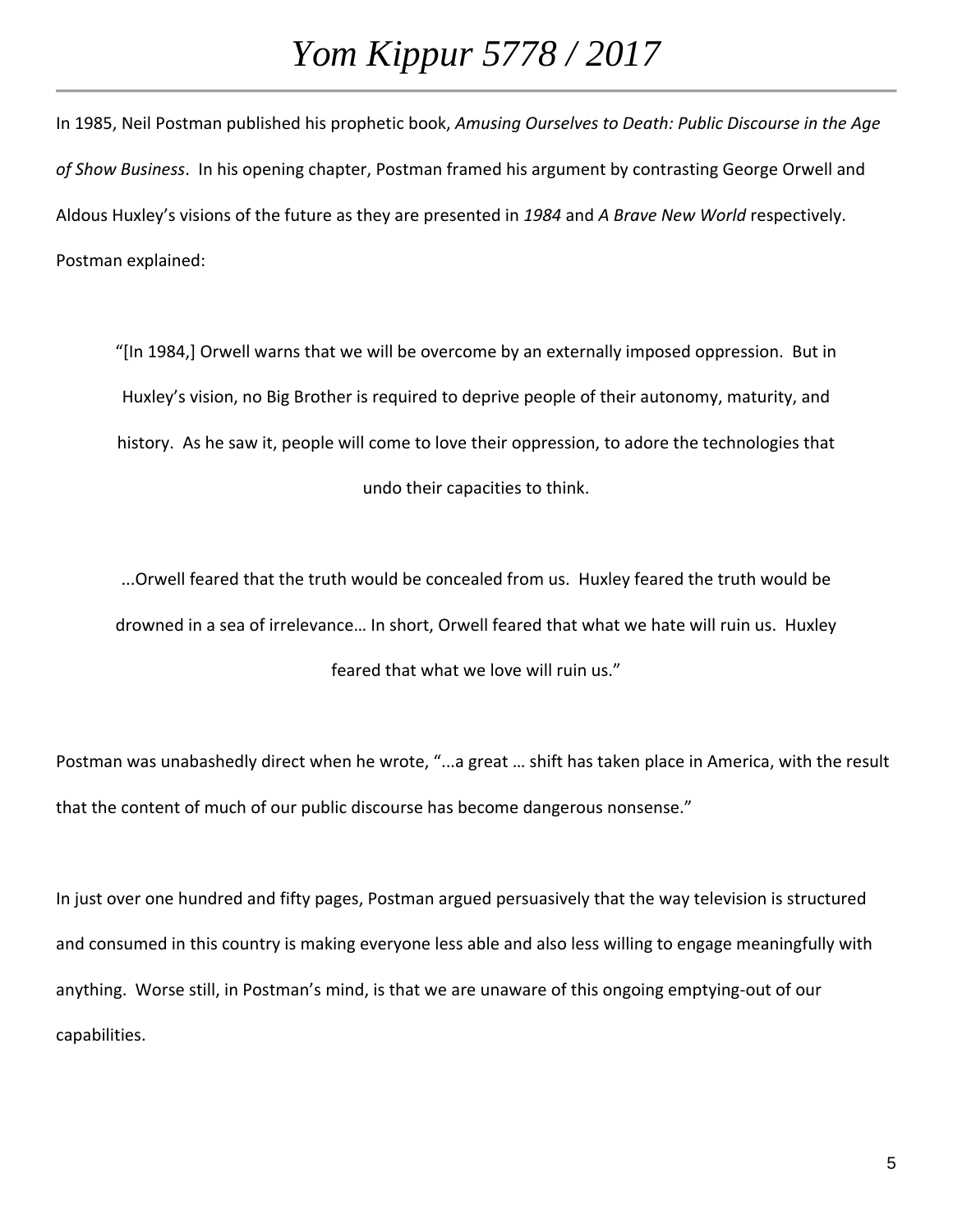Postman wrote about the world as he saw it in the 1980's, but he could have just as easily been talking about our world today. He, like Jeremiah before him, cried out that we are, once again, unable to distinguish between those things that are meaningful and those that are empty. And, in an echo of Jeremiah's message, Postman attempted to explain to us that because we have been chasing empty things, we have become empty ourselves.

*Amusing Ourselves to Death* is the product of its time in that it speaks mostly about both the insidious and the overt danger of the spread of and our reliance on television. However, it's easy to see that Postman's warnings are even more relevant today. For example, what he identified as the ability of "show business" to remake everything in its image is even more concerning when we consider that the devices that provide us with "show business" have only become more omnipresent in the years since the book's publication.

I started reading *Amusing Ourselves to Death* around the same time that as I was preparing to teach Jeremiah's words at Torah Study. And, because of this coincidence of time, Postman's words registered as a clear modernization of both Jeremiah's warning to the Israelite people and his condemnation of their behavior.

I want all of us to think of our weekly calendar and how we allocated the hours of each day. I want us to take just a moment to consider who we spent the longest amount of time talking to; what we spent the most time doing; and how we felt when we got back into our beds each night.

Did we speak with our loved ones more than we watched television?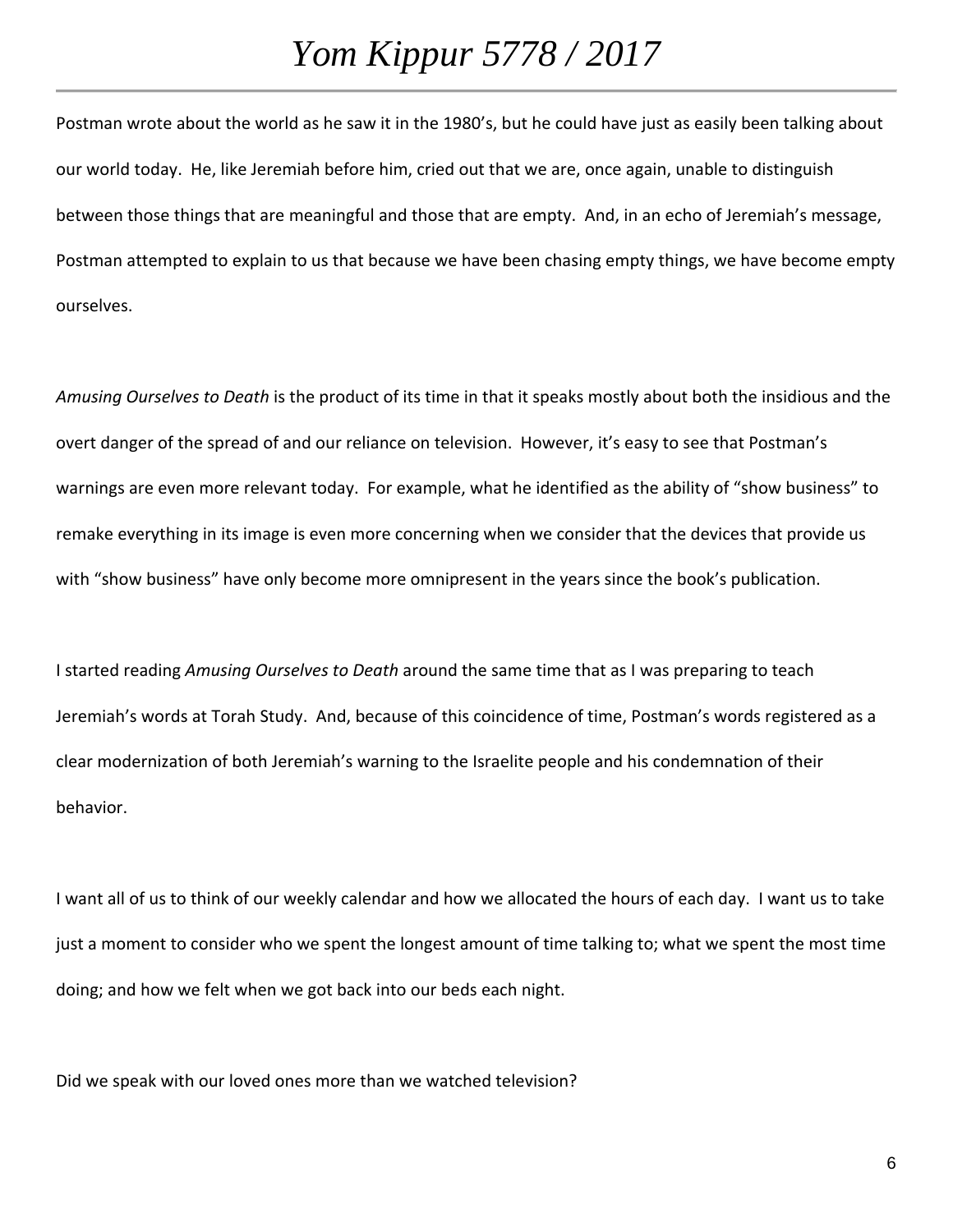Did we sit in silence for even a moment and reflect on our actions? Did we discuss serious topics with someone who we respect and are challenged by? Did we take time out of our day to show up for a neighbor or a friend in need? Did we end the day feeling content or satisfied by what we had done since we woke up that morning? Did we end the week feeling more or less empty?

Belonging to a Jewish community means engaging with these questions. Belonging means embracing the challenge to shape our lives around meaning and value. Belonging means orienting our days around Jewish values and Jewish time.

Belonging means stopping yourself from ignoring what I'm saying right now because you think I just want you to come to services more often.

I love services, but I also love that Judaism is much more than services.

Living Jewishly and honoring Jewish values can mean many different things.

It can mean prioritizing your family time over everything else in your lives.

It can mean dedicating one Saturday a month to volunteering so that you can help repair the world.

It can mean setting aside time to study and to engage with intellectual challenges.

It can mean teaching children that they have the ability to shape the world and then helping them make their dreams and the dreams of others reality.